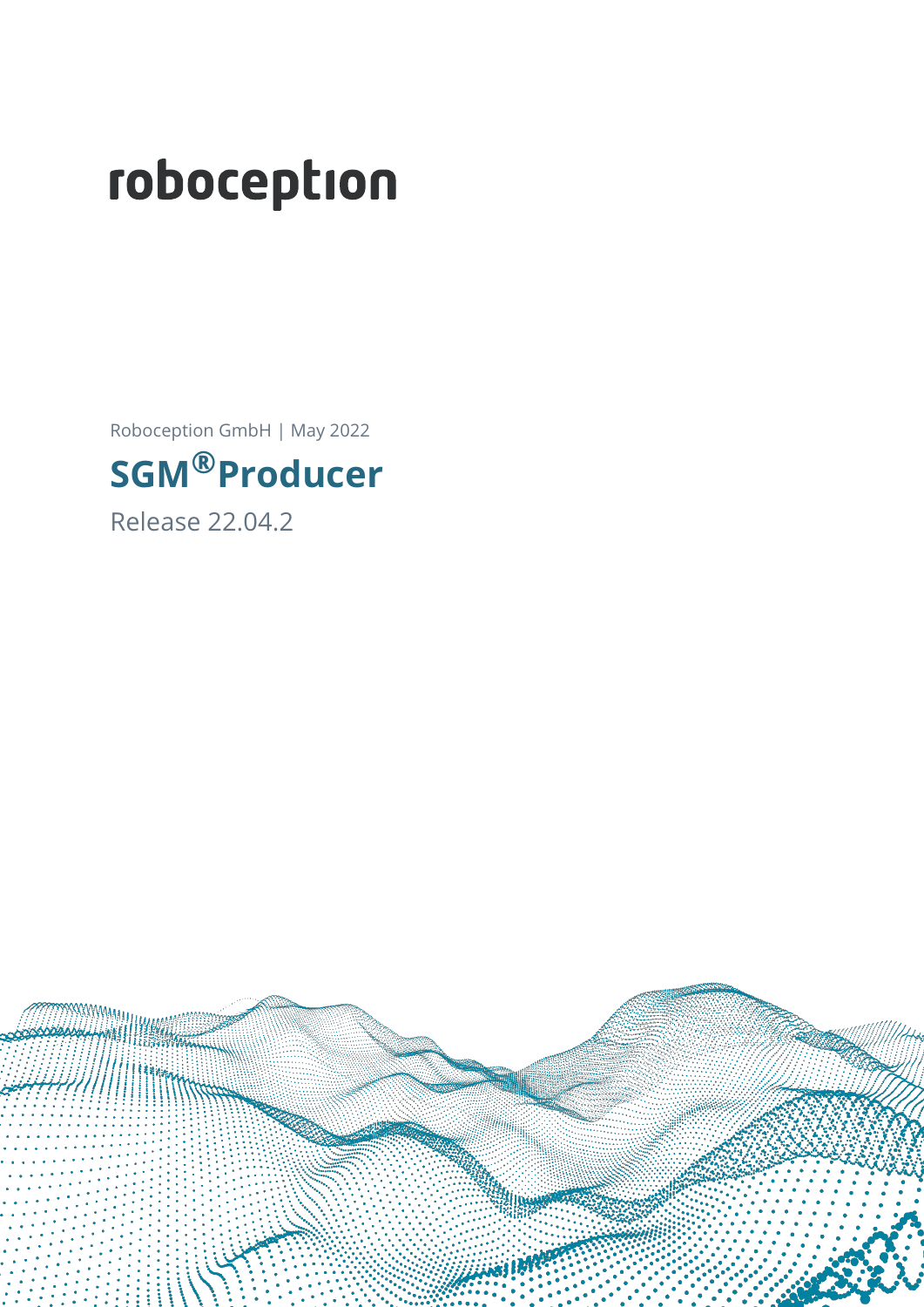## **Contents**

|                | <b>Introduction</b>                                      |                                                                           |
|----------------|----------------------------------------------------------|---------------------------------------------------------------------------|
|                |                                                          | $\overline{2}$                                                            |
| $\overline{2}$ | <b>Installation</b><br>21<br>22<br>23                    | 3<br>3                                                                    |
|                | 24                                                       | $\boldsymbol{\Lambda}$                                                    |
| 3              | Tools for setup and calibration of the rc_viscore<br>3.1 | 5<br>5<br>5                                                               |
|                |                                                          |                                                                           |
|                | <b>4 GenICam Nodemap</b>                                 | 6                                                                         |
| 5              | <b>Using SGM®Producer in Applications</b><br>51          | 7<br>$\overline{7}$<br>$\overline{7}$<br>$\overline{7}$<br>$\overline{7}$ |
|                | <b>6 Troubleshooting</b>                                 | 8                                                                         |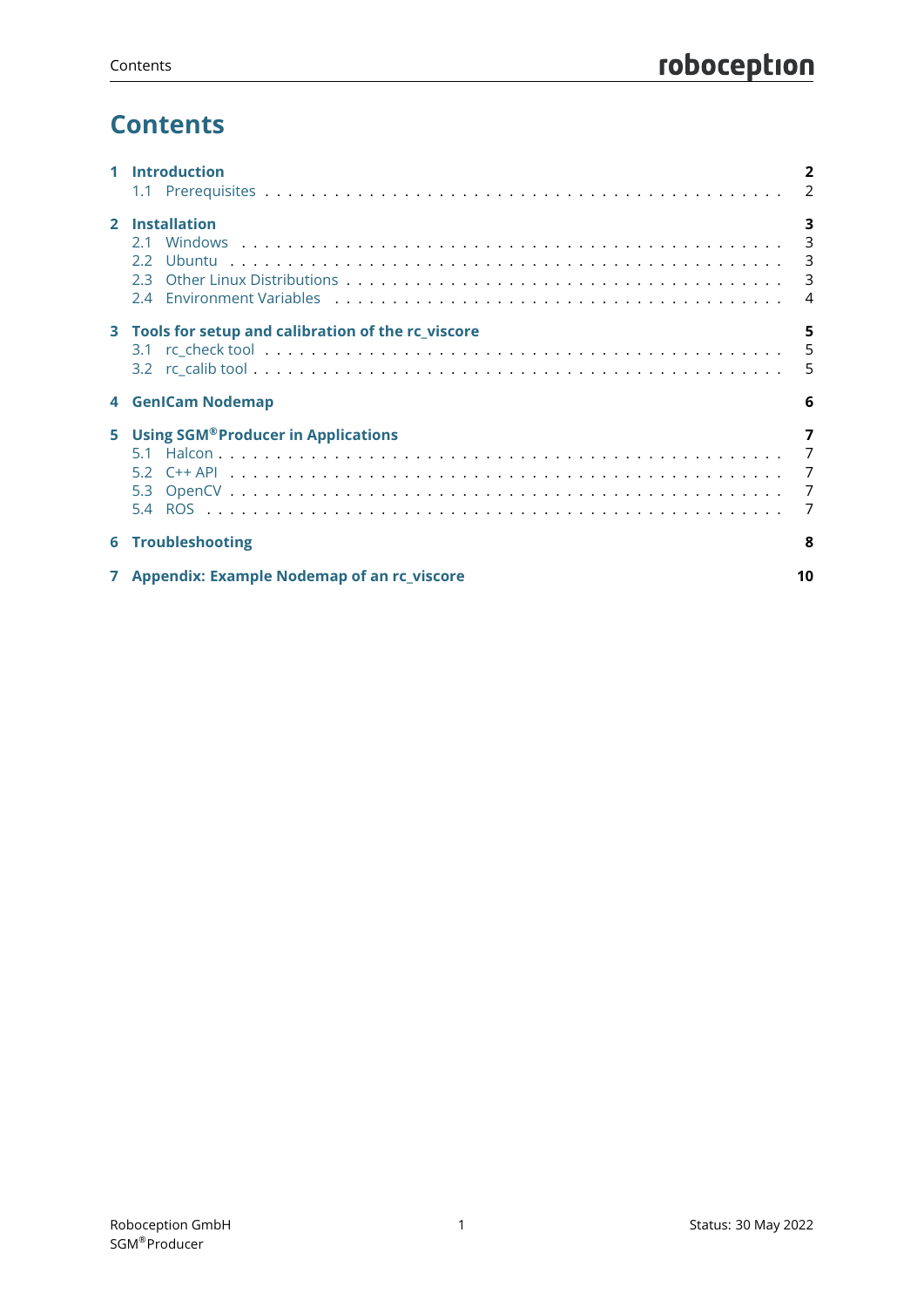## <span id="page-2-0"></span>**1 Introduction**

The SGM®Producer is a software library for running stereo matching on a graphics card of a host computer for significantly increasing the frequency and reducing the latency for computing disparity images. It supports the Roboception *rc\_visard* and *rc\_viscore* stereo sensors. About 12.5 Hz can be reached for matching 1.2 MPixel images on a Nvidia GeForce RTX 2070. 4.6 Hz can be reached for matching 3 MPixel images on the same GPU. Higher frame rates are possible on more powerful Nvidia GPUs. Stereo matching without a graphics card on the CPU is also possible but significantly slower.



Figure 1: Overview of the rc\_visard and host computer. The producer is highlighted in blue.

In a GenICam application, the producer is responsible for communicating with the device, which in case of the rc\_visard uses the GigE Vision 2.1 standard.

The SGM®Producer from Roboception replaces a standard GigE Vision producer. It is compatible with all GenICam applications that use the GenTL 1.6 standard, e.g. Halcon from MVTec.

#### <span id="page-2-1"></span>**1.1 Prerequisites**

The requirements on the host computer are:

- Supported operating systems include Windows 10 (64 bit), Ubuntu 18.04 (64 bit), Ubuntu 20.04 (64 bit) and other 64 bit Linux distributions (producer only, without tools for checking and calibrating an rc\_viscore)
- Nvidia GPU with compute capability 3.5 (i.e. Kepler architecture) or higher with several GB free memory for each sensor that is connected and running in parallel. The amount of required memory depends on the camera resolution, the used quality and configured depth range.
- Supported sensor that is connected to the host computer.
- Application supporting GenICam

Supported sensors are:

- Roboception rc\_visard with firmware version 21.04.0 or higher
- Roboception rc\_viscore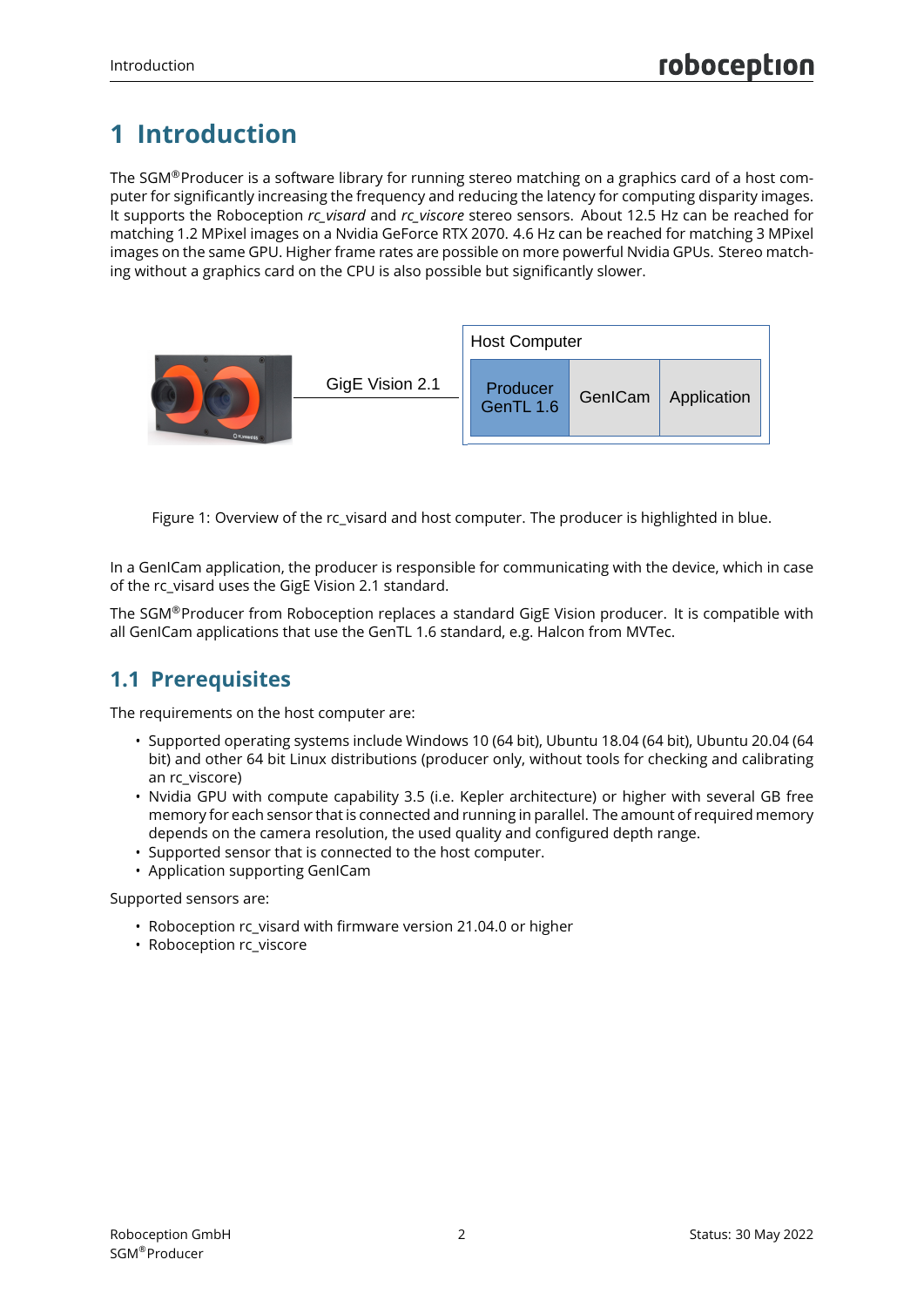## <span id="page-3-0"></span>**2 Installation**

#### <span id="page-3-1"></span>**2.1 Windows**

The software for Windows is provided as a ZIP archive that can be downloaded from [https://roboception.](https://roboception.com/en/download/) [com/en/download/.](https://roboception.com/en/download/)

The ZIP archive can be unpacked anywhere on the local hard drive. The main directory of the ZIP archive contains the file rc\_sgm\_producer.cti. This directory must be added to an environment variable named GENICAM\_GENTL64\_PATH so that applications can find the producer.

- Type "env" in the Windows search field (on a German Windows system type "Umgebung")
- Select "Edit the system environment variables" (if you have administrator rights) or "Edit environment variables for your account)"
- Check if GENICAM\_GENTL64\_PATH exists and create it as new if it does not exist
- Add the path to the directory in which rc\_sgm\_producer.cti is located to this environment variable
- Several paths can be specified with " as separation character
- Leave the dialog with "OK"

#### <span id="page-3-2"></span>**2.2 Ubuntu**

The software for Ubuntu consists of the debian package rc−sgm−producer\*.deb. It can be downloaded from [https://roboception.com/en/download/.](https://roboception.com/en/download/) The package can be installed with:

```
sudo dpkg −i rc−sgm−producer *. deb
```
If there are errors due to missing packages, they can be installed by calling:

```
sudo apt install --fix -broken
```
The sub-directory lib contains the file librc\_sgm\_producer.cti, which must be included in the environment variable GENICAM\_GENTL64\_PATH. In the bash shell, this can be done by:

export GENICAM GENTL64 PATH=\$GENICAM GENTL64 PATH : / opt / rc\_sgm\_producer / lib

<span id="page-3-3"></span>The command line can be added to .bashrc for permanently including the path.

#### **2.3 Other Linux Distributions**

For other Linux distributions, the producer can be installed from the archive file rc\_sgm\_producer\*.tgz. The producer in the TGZ package was built with minimal dependencies to support a wide range of Linux distributions. It can be downloaded from [https://roboception.com/en/download/.](https://roboception.com/en/download/)

*NOTE: The TGZ package does not include the GUI tools for rc\_viscore. Please use the Ubuntu or Windows packages for checking or calibrating an rc\_viscore.*

The archive can be unpacked anywhere. It is recommended to unpack it under /opt as user root, e.g.

cd / opt sudo tar xvfz <download-directory >/rc sgm\_producer \*. tgz

The sub-directory lib contains the file librc\_sgm\_producer.cti, which must be included in the environment variable GENICAM\_GENTL64\_PATH. In the bash shell, this can be done by:

export GENICAM\_GENTL64\_PATH=\$GENICAM\_GENTL64\_PATH : / opt / rc\_sgm\_producer / l i b

<span id="page-3-4"></span>The command line can be added to .bashrc for permanently including the path.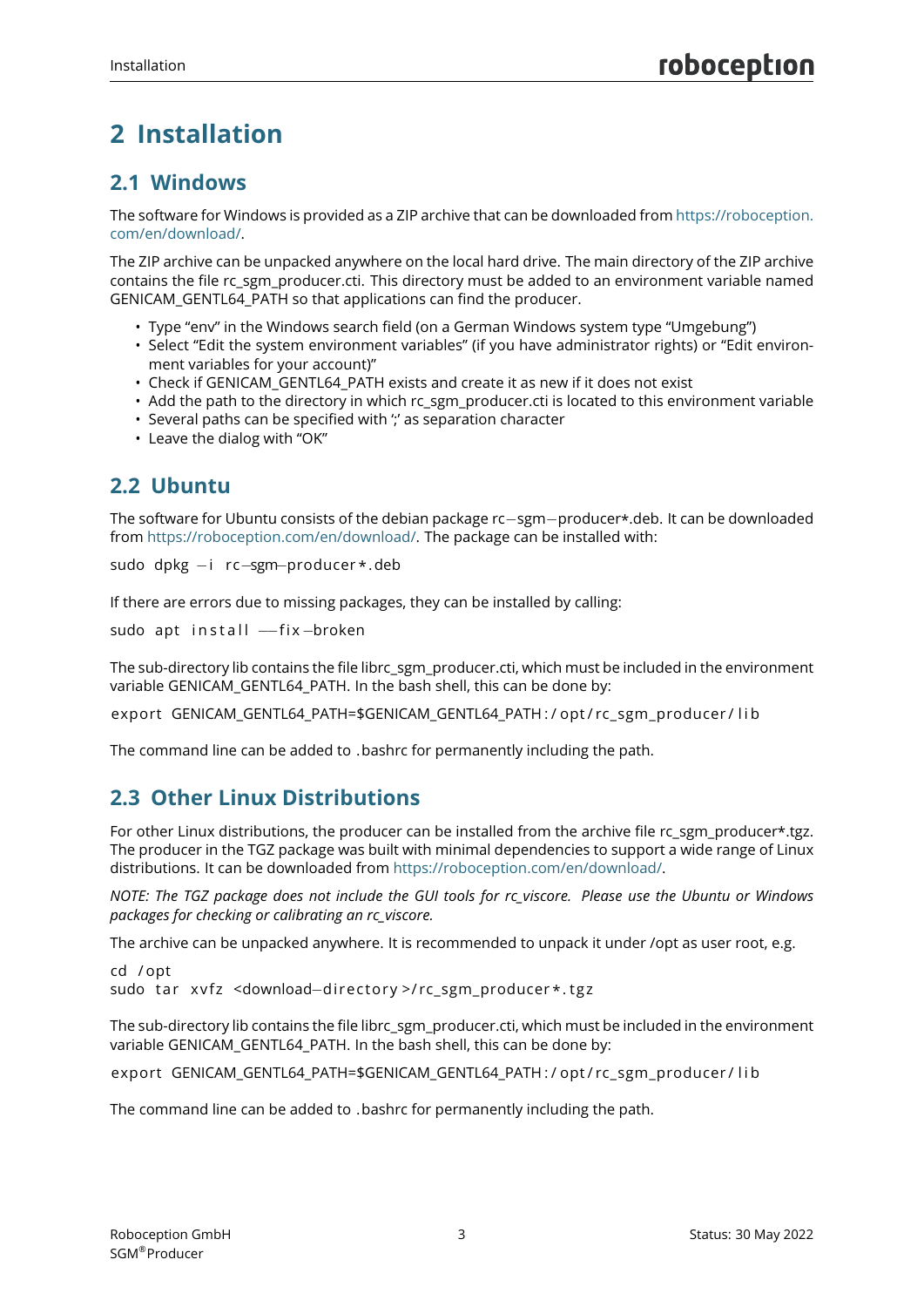#### **2.4 Environment Variables**

The following environment variables influence the behavior of the producer:

- RC\_SGM\_PRODUCER\_LEVEL: This variable enables printing log information. By default, logging is done on stdout of the application that uses the producer. See RC\_SGM\_PRODUCER\_LOG for logging into a file. The possible log levels are given below. Higher levels include lower ones.
	- **–** 0: Off (default)
	- **–** 1: Fatal
	- **–** 2: Error
	- **–** 3: Warning
	- **–** 4: Info
	- **–** 5: Debug
	- **–** 6: Trace (not recommended for general use as it can slow down the producer significantly)
- RC\_SGM\_PRODUCER\_LOG: This variable can be defined with the full path and name of the log file. Logging into this file is done according to the log level (see RC\_SGM\_PRODUCER\_LEVEL).
- RC\_SGM\_MAXMEM: Maximum amount of memory in MB that can be used as temporary memory for stereo matching. If a compatible GPU is available, this is memory on the GPU. The depth range will be reduced if this amount of memory is reached. The default is 0, which means unlimited.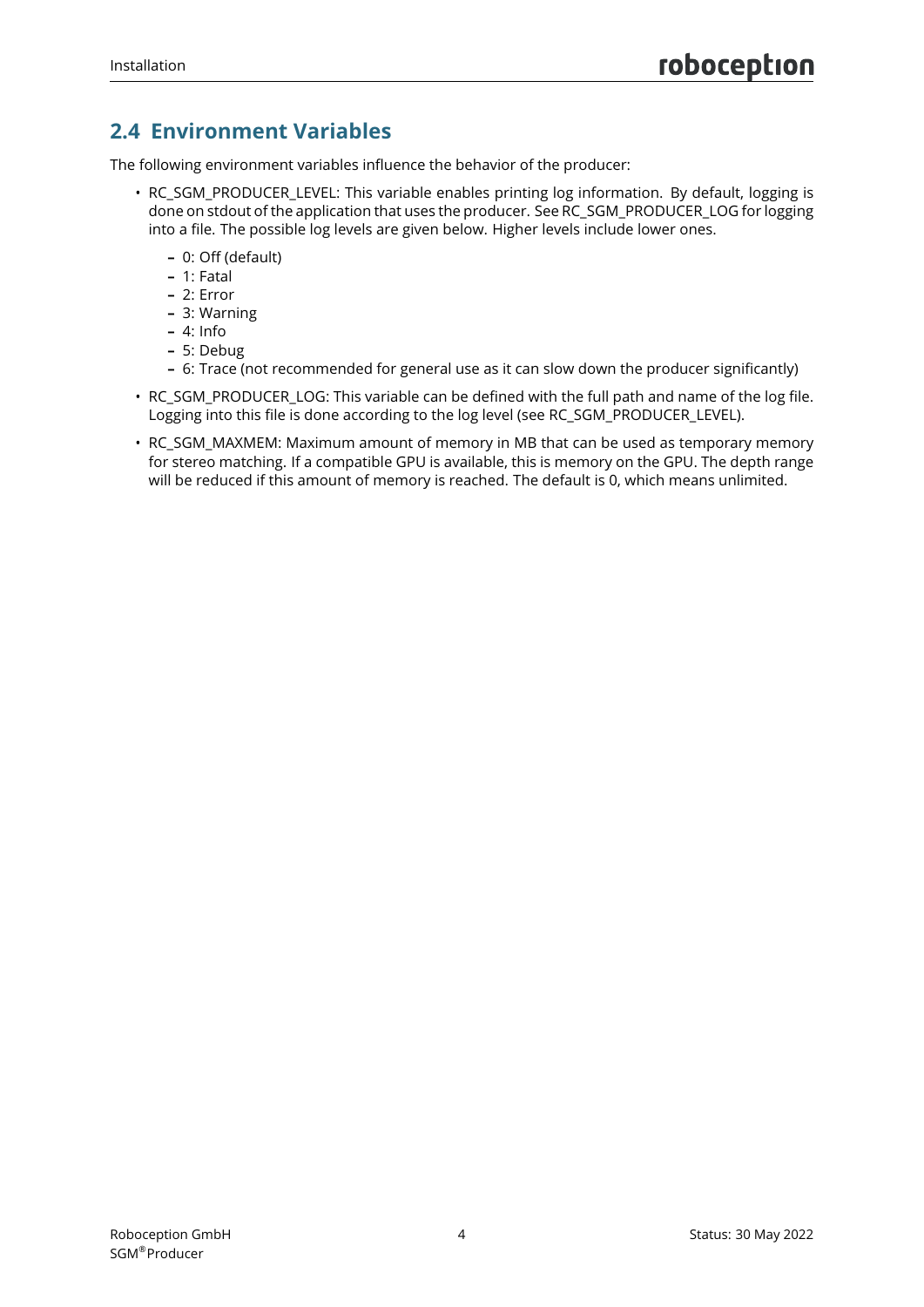## <span id="page-5-0"></span>**3 Tools for setup and calibration of the rc\_viscore**

The rc\_check and rc\_calib tools only support Roboception rc\_viscore devices. For rc\_visard devices, setup (i.e. installation) and calibration is offered through rcdiscover and the Web GUI, as described in the rc\_visard manual [https://doc.rc-visard.com.](https://doc.rc-visard.com)

*NOTE: These tools are not contained in the TGZ package. Use the Ubuntu or Windows packages for getting these tools.*

#### <span id="page-5-1"></span>**3.1 rc\_check tool**

The tool rc\_check can be used for checking the network connection and basic setup of an rc\_viscore device. In case of a misconfiguration, the tool also helps to reset the rc\_viscore to factory defaults. The usage is self explanatory.

#### <span id="page-5-2"></span>**3.2 rc\_calib tool**

The tool rc\_calib can be used for checking and adjusting the focus and calibration of rc\_viscore devices. After starting the tool, select *File* / *Connect sensor . . .* , choose the rc\_viscore from the list and specify the size of the calibration grid. The tool will then show the live images from the left and right cameras.

For checking and adjusting the focus, select *Adjust Focus* and follow the instructions in [https://doc.rc](https://doc.rc-viscore.com/en/installation.html#adjust-focus)[viscore.com/en/installation.html#adjust-focus.](https://doc.rc-viscore.com/en/installation.html#adjust-focus)

For checking the calibration and recalibration, select the appropriate calibration option. The procedure is the same as described in the rc\_cube manual at [https://doc.rc-cube.com/latest/en/camera\\_calibration.](https://doc.rc-cube.com/latest/en/camera_calibration.html#verify-calibration) [html#verify-calibration.](https://doc.rc-cube.com/latest/en/camera_calibration.html#verify-calibration)

**It is mandatory to always check the calibration after mounting the rc\_viscore, changing the focus or aperture.**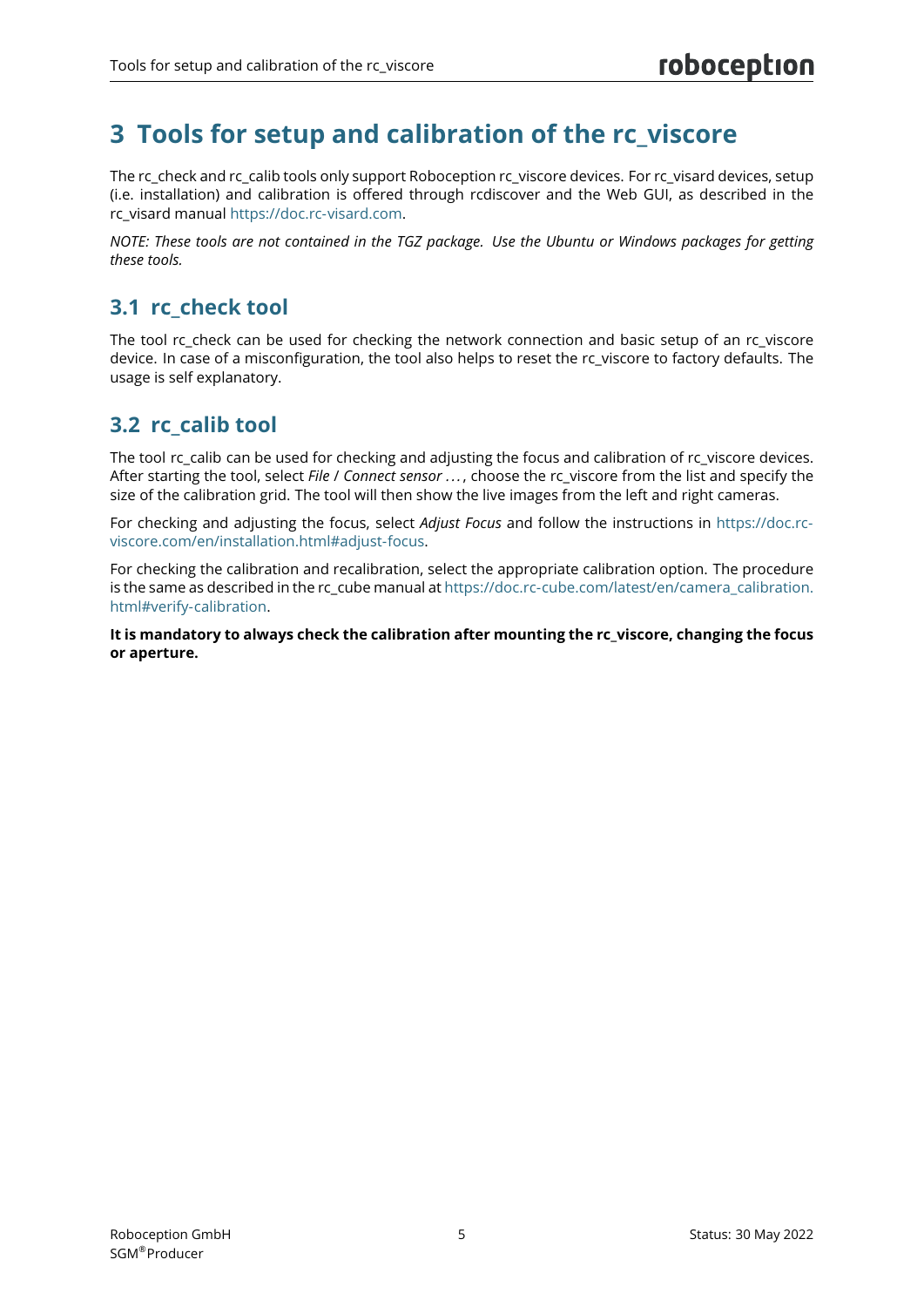## <span id="page-6-0"></span>**4 GenICam Nodemap**

The producer offers the same nodemap (i.e. parameters) for rc\_visard and rc\_viscore devices, although some may be disabled, depending on device capabilities. Most of the parameters are standard GenICam features. Their meaning and usage is described in the GenICam Standard Features Naming Convention (SFNC), e.g. [https://www.emva.org/wp-content/uploads/GenICam\\_SFNC\\_v2\\_7.pdf.](https://www.emva.org/wp-content/uploads/GenICam_SFNC_v2_7.pdf)

There are also some proprietary parameters, which are described in the rc\_visard documentation at [https://doc.rc-visard.com/latest/en/gigevision.html#custom-genicam-features-of-the-rc-xxx.](https://doc.rc-visard.com/latest/en/gigevision.html#custom-genicam-features-of-the-rc-xxx)

The appendix shows the full nodemap of an rc\_viscore device as an example.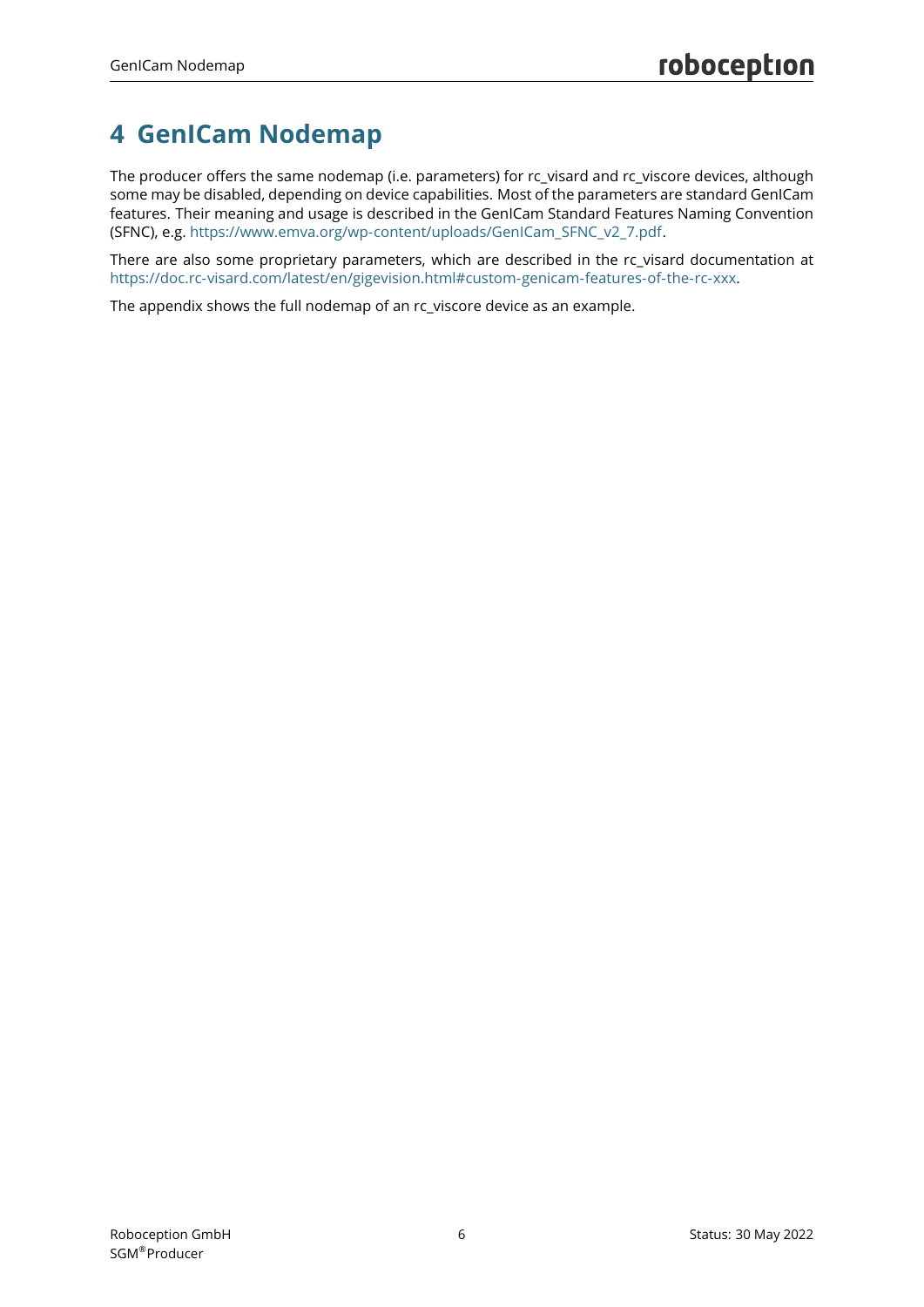## <span id="page-7-0"></span>**5 Using SGM®Producer in Applications**

The producer is a software library that implements the GenTL 1.6 interface. A GenICam compatible application is required for using the producer.

#### <span id="page-7-1"></span>**5.1 Halcon**

Halcon fully supports the rc\_visard, rc\_viscore and the off-board producer. Halcon can only find the producer if the directory of the producer is specified in the environment variable GENICAM\_GENTL64\_PATH (see installation above). The GenICamTL package that is provided by MVTec must be installed additionally to Halcon.

For using the SGM®Producer in hdevelop, GenICamTL should be specified as the first parameter in the open\_framegrabber() call. The device is identified either by the user-defined name or the device ID.

A good starting point to work with Halcon is the rc\_visard example program (i.e. gigevision2\_roboception\_ rcvisard\_objectmodel3d.hdev) that is delivered with the Halcon GenICamTL package. The following modifications are needed for using it with the SGM®Producer:

- Specify 'GenICamTL' instead of 'GigEVision2' for the open framegrabber command (the environment variable GENICAM\_GENTL64\_PATH must be set as described above).
- Remove or uncomment the line that is setting the parameter 'GevStreamDeliverIncompleteBlocks'. This parameter is not available in the SGM® Producer as it never publishes incomplete buffers.
- For color sensors, set the pixel format to 'RGB8'. The  $SGM^{\circledR}$ Producer does not support the pixel format 'YCbCr411\_8'.

#### <span id="page-7-2"></span>**5.2 C++ API**

C++ programmers can use the rc\_genicam\_api convenience layer from Roboception that can be downloaded from [https://github.com/roboception/rc\\_genicam\\_api.](https://github.com/roboception/rc_genicam_api) The package offers a C++ interface to GenICam and the producer. It includes a standard GigE Vision producer for communication with the rc visard. The standard producer can be replaced by the SGM®Producer by setting the environment variable GENICAM\_GENTL64\_PATH to the directory of the SGM®Producer (see installation above).

The package contains tools for getting and setting parameters and receiving images. The tools also serve as examples for demonstrating the use of the API.

#### <span id="page-7-3"></span>**5.3 OpenCV**

A tutorial for getting started with the rc\_visard and OpenCV is provided at [https://tutorials.](https://tutorials.roboception.de/rc_visard_general/opencv_example.html) [roboception.de/rc\\_visard\\_general/opencv\\_example.html.](https://tutorials.roboception.de/rc_visard_general/opencv_example.html) The OpenCV example is based on the rc\_genicam\_api (see C++ API above). The SGM®Producer is used by setting the environment variable GENICAM\_GENTL64\_PATH to the directory of the SGM®Producer (see installation above).

#### <span id="page-7-4"></span>**5.4 ROS**

A ROS driver for Roboception sensors is available for ROS 1 and ROS 2 on the ROS build farm. If ROS is already installed, the driver can be installed with:

```
sudo apt in stall ros-${ROS_DISTRO}-rc-genicam-driver
```
The SGM®Producer is used by setting the environment variable GENICAM\_GENTL64\_PATH to the directory of the SGM®Producer as discussed in the installation section above.

More information about the drivers is given in the readmes of the ROS 1 and ROS 2 drivers, i.e. [https://github.com/roboception/rc\\_genicam\\_driver\\_ros](https://github.com/roboception/rc_genicam_driver_ros) and https://github.com/roboception/rc [genicam\\_driver\\_ros2.](https://github.com/roboception/rc_genicam_driver_ros2)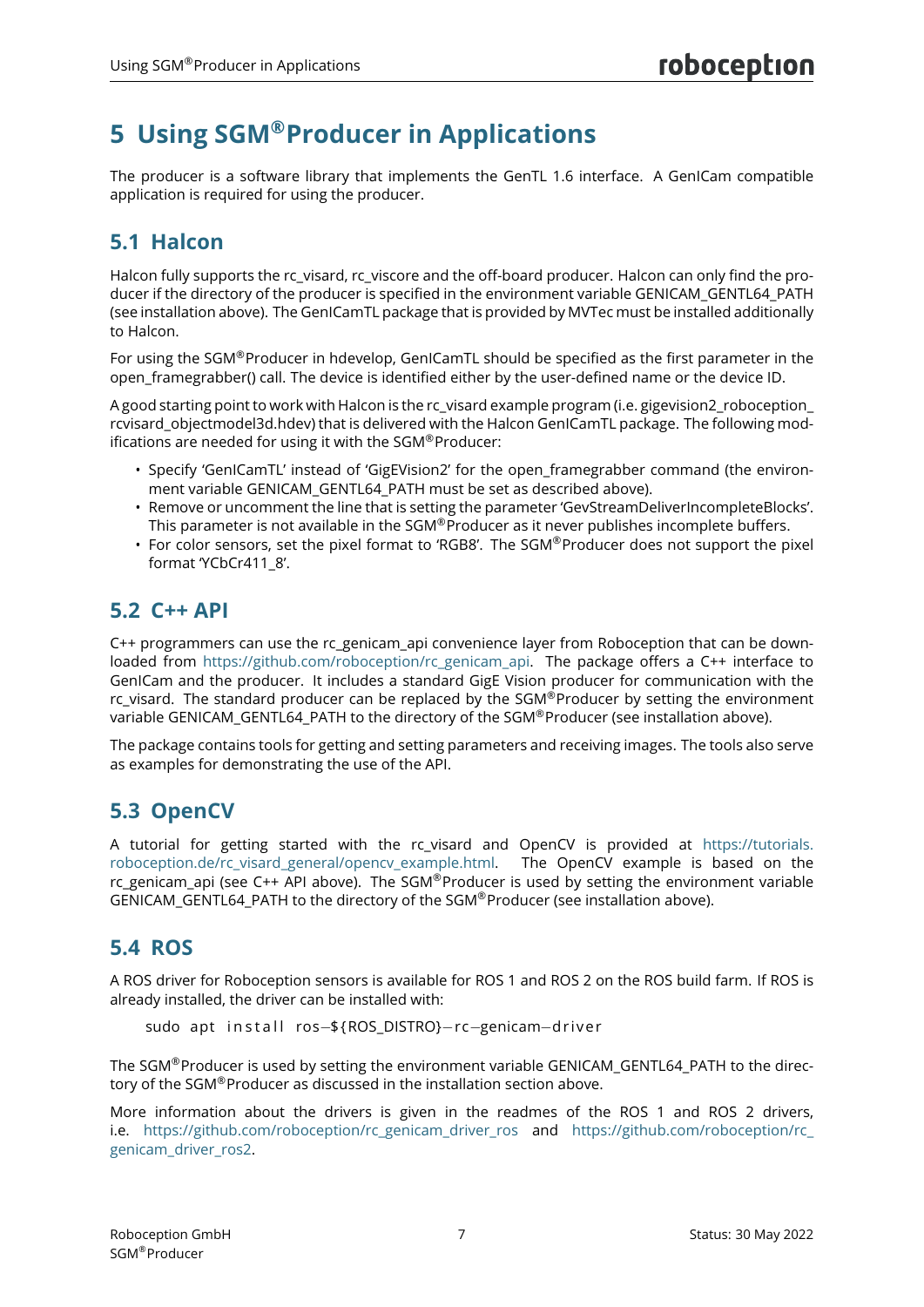## <span id="page-8-0"></span>**6 Troubleshooting**

NOTE: The SGM®Producer will never forward disparity, confidence or error images that are processed on-board the rc\_visard to avoid confusion. A normal GigE Vision producer should be used for enabling on-board processing.

If the application does not find the producer:

• Check and correct the GENICAM\_GENTL64\_PATH variable. Restart the application after changing the variable.

If an rc\_visard device cannot be discovered:

- Check with the rcdiscover tool <https://github.com/roboception/rcdiscover> that the device is listed and marked as 'reachable'. You may also verify that the Web GUI can be reached by double-clicking on the device in the rcdiscover window.
- Under Windows, the firewall or an anti-virus package may block the communication to network devices. Try to temporarily disable the firewall or anti-virus package to see if this is the cause.

If an rc\_visard is discovered, but cannot be opened:

• Ensure that the firmware version of the rc\_visard at least 21.04.0. This can be checked on the system page of the rc\_visard Web GUI. If the firmware version is too low, an update can be downloaded from <https://roboception.com/en/download/> and uploaded via the Web GUI of the rc\_visard.

If an rc\_viscore device cannot be discovered or cannot be opened:

• Check with the included rc\_check tool (see tools for the rc\_viscore above) that the device is listed and marked as 'ok'. Follow the hints that are provided by this tool.

If rc\_visard or rc\_viscore images cannot be received or if received buffers are incomplete:

- Try to connect the device directly (i.e. without switch) to the computer. In case of using a switch with an rc viscore, the switch must be connected with at least 2.5 Gbit to the host computer.
- In case of an rc\_visard, check on the system page of the Web GUI that the link speed is 1000 Mbit/s. Replace the network cable or check the network port settings on your host computer if the link speed is lower than 1000 Mbit/s.
- For avoiding incomplete buffers, the MTU should be set to 9000 if possible. Under Windows, this is often called jumbo frames. Increasing the receive buffer may also help. More information about network setup and optimization is provided in a tutorial at [https://tutorials.roboception.de/](https://tutorials.roboception.de/rc_visard_general/network_setup.html) [rc\\_visard\\_general/network\\_setup.html.](https://tutorials.roboception.de/rc_visard_general/network_setup.html)
- Under Windows, the firewall or an anti-virus package may block the communication to the device. Try to temporarily disable the firewall or anti-virus package to see if this is the cause.

If camera images can be received, but disparity, confidence and error images are not delivered:

• The most likely cause for never receiving disparity images is insufficient GPU memory. Try to reduce the depth quality with the GenICam parameter 'DepthQuality'. Additionally or alternatively, the disparity range can be reduced by the GenICam parameters 'DepthMinDepth' and 'Depth-MaxDepth'. It is also possible to specify the maximum amount of memory with the environment variable RC\_SGM\_MAXMEM (see above). In this case, the producer increases the minimum depth as necessary in order to not exceed the given amount of memory.

If disparity, confidence and/or error images are delivered but the frequency is lower than expected:

• Check the display name of the producer (i.e. GenICam system) in your application. You may also install rc\_genicam\_api from [https://github.com/roboception/rc\\_genicam\\_api](https://github.com/roboception/rc_genicam_api) and call 'gc\_info -l' in the command line. It shows the display name in the first few lines of the output. Ensure that the display name reports your GPU. If not, then stereo matching is performed on the CPU, which is much slower than running it on the GPU. If an Nvidia GPU is installed on the computer, try updating the graphics card driver.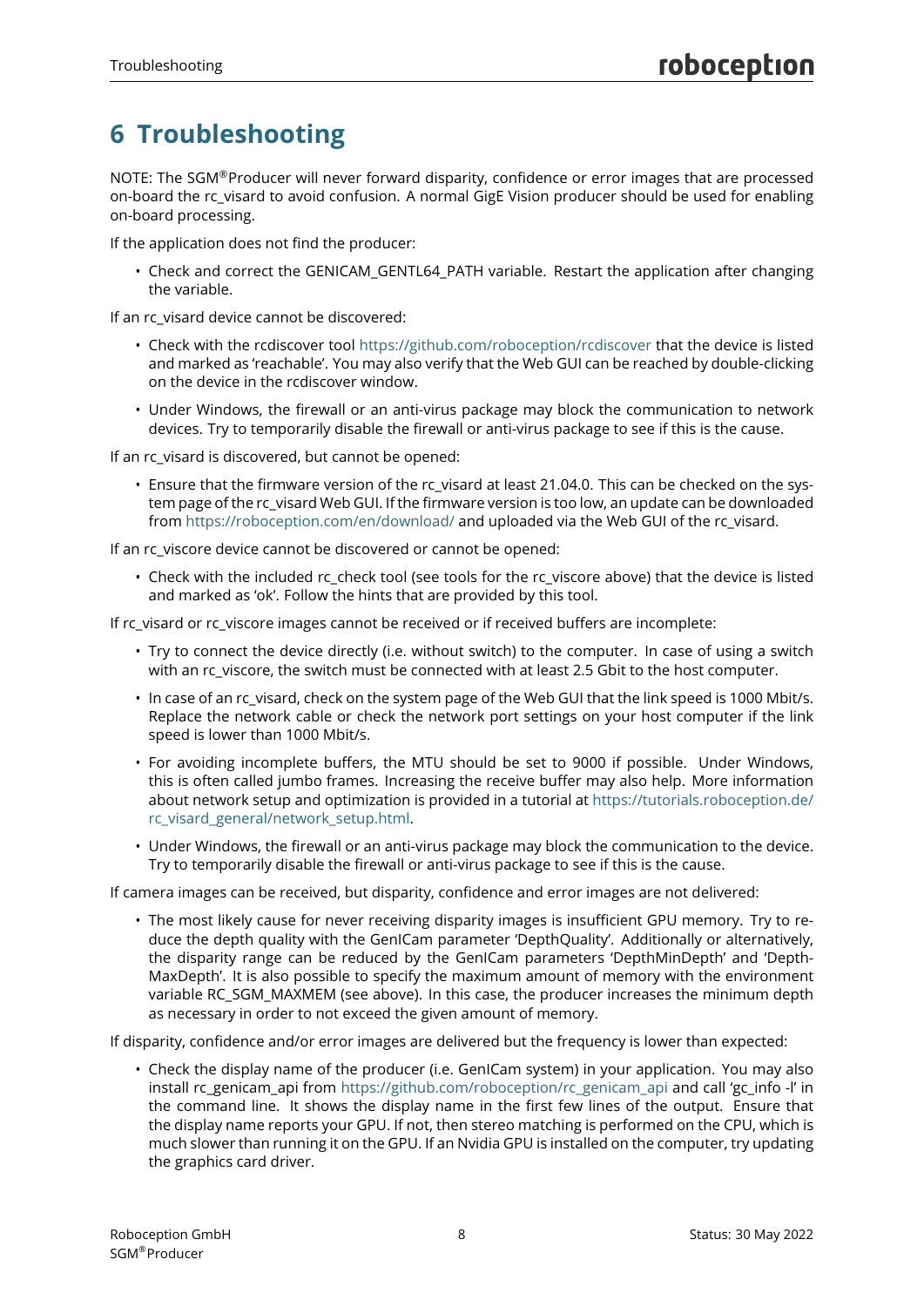• Reducing the depth quality with the GenICam parameter 'DepthQuality' and/or reducing the disparity range with the GenICam parameters 'DepthMinDepth' and 'DepthMaxDepth' will increase the framerate.

Still having problems?

- Create a log file by setting the environment variable RC\_SGM\_PRODUCER\_LEVEL to 5 and RC\_SGM\_PRODUCER\_LOG to the full path and name of the logfile to be generated. The log file is a normal text file that can be checked for errors or sent to Roboception support.
- Contact Roboception support via [support@roboception.com.](mailto:support@roboception.com) The support team may ask you for a log file (see above).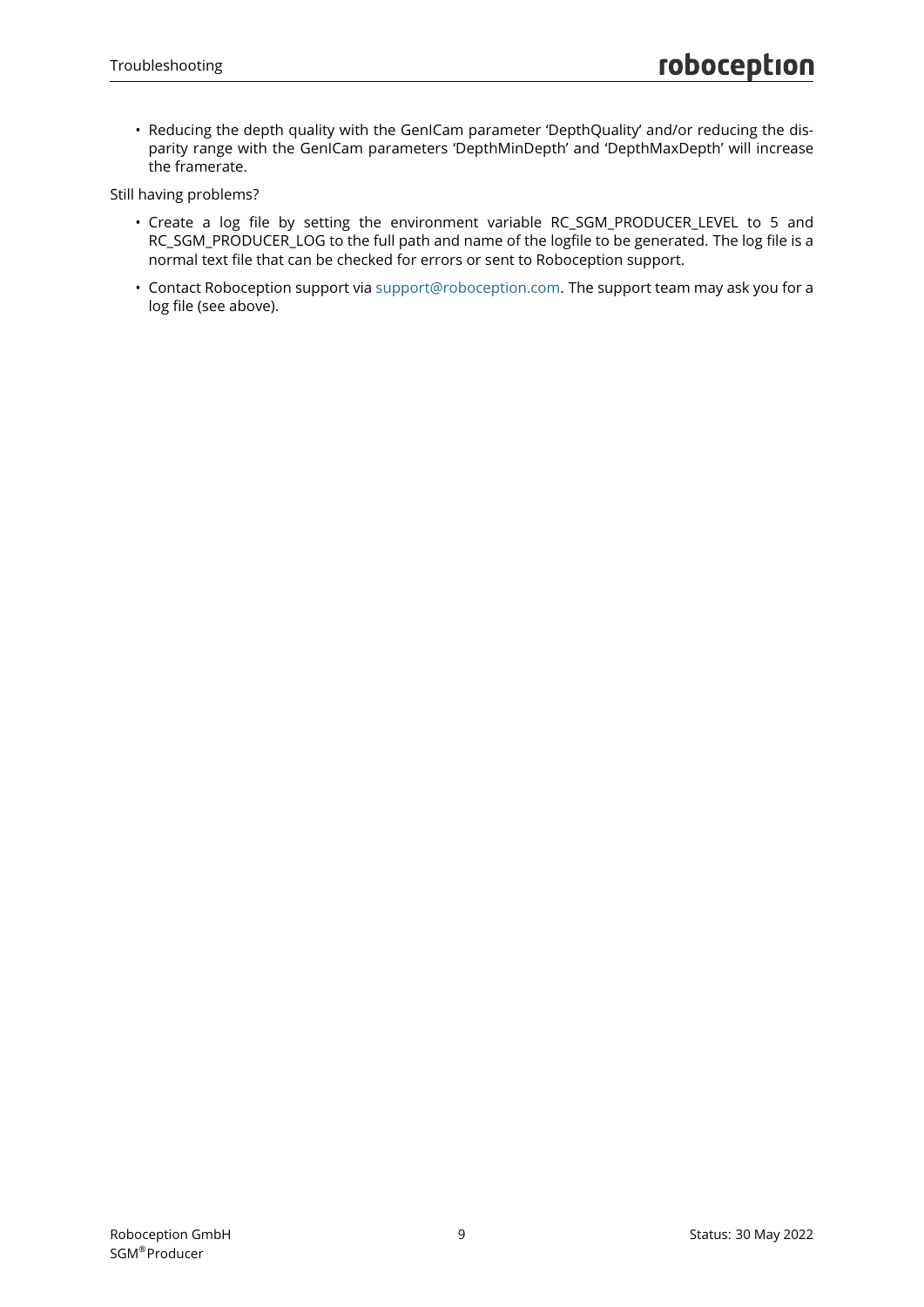### <span id="page-10-0"></span>**7 Appendix: Example Nodemap of an rc\_viscore**

```
Category: DeviceControl (RO)
  Enumeration: DeviceType (RO) [Transmitter Receiver Transceiver Peripheral]: Transmitter
  Enumeration: DeviceScanType (RO) [Areascan Linescan Areascan3D Linescan3D]: Areascan3D
  String: DeviceVendorName (RO): Roboception GmbH
  String: DeviceModelName (RO): rc_viscore 210m-16-12M-H1
  String: DeviceManufacturerInfo (RO): Roboception GmbH
  String: DeviceVersion (RO): 22.04.0
  String: DeviceFirmwareVersion (RO): 22.04.0
  String: DeviceSerialNumber (RO): GX042737
  String: DeviceID (RO): GX042737
  String: DeviceUserID (RW): GX042737
  In tege r : DeviceSFNCVersionMajor (RO) [−9223372036854775808, 9223372036854775807]: 2
  In tege r : DeviceSFNCVersionMinor (RO) [−9223372036854775808, 9223372036854775807]: 5
  In tege r : DeviceSFNCVersionSubMinor (RO) [−9223372036854775808, 9223372036854775807]: 0
  String: DeviceManifestPrimaryURL (RO): local:rc_sgm_producer_v1.zip;10000000;5728
  String: DeviceManifestSecondaryURL (RO):
  Enumeration: DeviceTLType (RO) [GigEVision CameraLink CameraLinkHS CoaXPress USB3Vision Custom]:
    GigEVision
  Integer: DeviceTLVersionMajor (RO) [0, 65535]: 2
  Integer: DeviceTLVersionMinor (RO) [0, 65535]: 1
  In tege r : DeviceTLVersionSubMinor (RO) [−9223372036854775808, 9223372036854775807]: 0
  In tege r : De vice Lin kSelec to r (RO) [−9223372036854775808, 9223372036854775807]: 0
  In tege r : DeviceLinkSpeed (RO) [−9223372036854775808, 9223372036854775807]: 125000000 Bps
  Integer: DeviceLinkConnectionCount (RO) [0, 4294967295]: 1
  Integer: DeviceStreamChannelCount (RO) [0, 4294967295]: 1
  Integer: DeviceStreamChannelSelector (RW) [0, 0]: 0
  Enumeration: DeviceStreamChannelType (RO) [Transmitter Receiver]: Transmitter
  Enumeration: DeviceStreamChannelEndianness (RO) [Big Little]: Little
  Integer: DeviceEventChannelCount (RO) [0, 4294967295]: 0
  Enumeration: DeviceCharacterSet (RO) [UTF8 ASCII]: UTF8
 Enumeration: DeviceRegistersEndianness (RO) [Big Little]: Big
 Command: TimestampLatch (WO)
  In tege r : TimestampLatchValue (RO) [ 0 , 9223372036854775807]: 0 ns
  Boolean: RcSystemReady (RO): 1
Category : ImageFormatControl (RO)
  In tege r : WidthMax (RO) [ 0 , 4294967295]: 4112
  In tege r : HeightMax (RO) [ 0 , 4294967295]: 6016
  Integer: Width (RO) [4, 4112]: 4112
  Integer: Height (RO) [4, 6016]: 3008
  Enumeration: PixelFormat (RW) [Mono8]: Mono8
  Enumeration: ComponentSelector (RW) [Intensity IntensityCombined Disparity Confidence Error
    RawCombined Calibration ]: Intensity
  Boolean: ComponentEnable (RW): 1
  In tege r : ComponentIDValue (RO) [−9223372036854775808, 9223372036854775807]: 1
  In tege r : DecimationHorizontal (RO) [−9223372036854775808, 9223372036854775807]: 1
  Integer: DecimationVertical (RO) [-9223372036854775808, 9223372036854775807]: 1
Category: AcquisitionControl (RO)
 Enumeration: AcquisitionMode (RW) [SingleFrame Continuous MultiFrame]: Continuous
 Command: Acquisition Start (RW)
 Command: AcquisitionStop (RW)
  Integer: AcquisitionFrameCount (RW) [1, 4294967295]: 0
  Float: AcquisitionFrameRate (RW) [1, 9]: 8 Hz
  Boolean: AcquisitionFrameRateEnable (RO): 1
  Float: ExposureTime (RW) [20, 2e+07]: 20000 us
  Enumeration: ExposureAuto (RW) [Off Continuous AdaptiveOut1 Out1High]: Continuous
  Float: ExposureTimeAutoMax (RW) [20, 2e+07]: 111111 us
  Integer: ExposureRegionWidth (RW) [0, 4112]: 0
  Integer: ExposureRegionHeight (RW) [0, 3008]: 0
  Integer: ExposureRegionOffsetX (RW) [0, 4112]: 0
  Integer: ExposureRegionOffsetY (RW) [0, 3008]: 0
```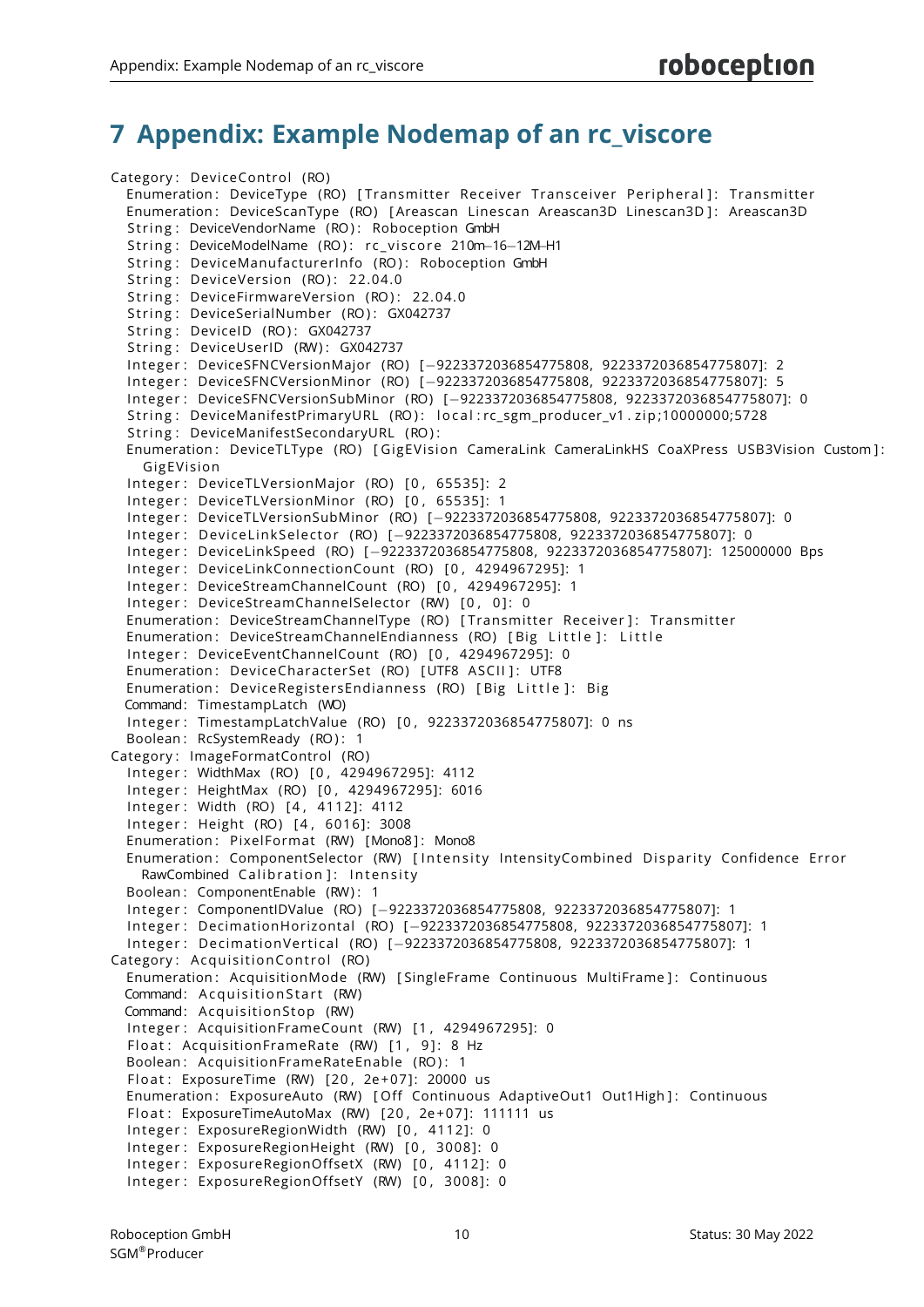Enumeration: AcquisitionAlternateFilter (RW) [Off OnlyHigh OnlyLow]: Off Enumeration: AcquisitionMultiPartMode (RW) [SingleComponent SynchronizedComponents]: SingleComponent Float: RcExposureAutoAverageMax (RW) [0, 1]: 0.75 Float: RcExposureAutoAverageMin (RW) [0, 1]: 0.25 Category: AnalogControl (RO) Enumeration: GainSelector (RO) [All ]: All Float: Gain (RW) [0, 48]: 0 dB Float: Gamma (RW) [0.01, 10]: 1 Category: DigitalIO Control (RO) Enumeration: Line Selector (RW) [Out1 Out2 Out3 In1 In2 In3 In41: Out1 Enumeration: LineMode (RO) [Output]: Output Boolean: LineStatus (RO): 0 Integer: LineStatusAll (RO) [0x0, 0xff]: 0x0 Enumeration: LineSource (RW) [Low High ExposureActive ExposureAlternateActive]: Low Category: RcCalibration (RO) Float: RcCalibrationGridWidth (RW) [0, 5]: 0 m Float: RcCalibrationGridHeight (RW) [0, 5]: 0 m Float: RcCalibration Sensitive Area Scale (RW) [0.5, 10]: 1 Enumeration: RcCalibration State (RW) [Focus]: Focus Boolean: RcCalibrationAvailable (RO): 1 Category: FileAccessControl (RO) Enumeration: FileSelector (RW) [Calibration]: Calibration Enumeration: FileOperationSelector (RW) [Open Close Read Write Delete]: Open Enumeration: FileOpenMode (RW) [Read Write ReadWrite]: Read Command: FileOperationExecute (RW) Enumeration: FileOperationStatus (RO) [Success Failure Invalid]: Success Integer: FileOperationResult (RO) [0, 4294967295]: 0 B Integer: FileSize (RO) [0, 4294967295]: 0 B Integer: FileAccessOffset (RW) [0, 4294967295]: 0 B Integer: FileAccessLength (RW) [0, 4294967295]: 0 B Register: FileAccessBuffer (RW) Category: Scan3dControl (RO) Enumeration: Scan3dDistanceUnit (RO) [Pixel]: Pixel Enumeration: Scan3dOutputMode (RO) [DisparityC]: DisparityC Float: Scan3dCoordinateScale (RO) [-1.79769e+308, 1.79769e+308]: 0.0625 Float: Scan3dCoordinateOffset (RO) [-1.79769e+308, 1.79769e+308]: 0 Boolean: Scan3dInvalidDataFlag (RO): 1 Float: Scan3dInvalidDataValue (RO) [-1.79769e+308, 1.79769e+308]: 0 Float: Scan3dFocalLength (RO) [-1.79769e+308, 1.79769e+308]: 4782.06 Pixel Float: Scan3dBaseline (RO) [-3.40282e+38, 3.40282e+38]: 0.210188 m Float: Scan3dPrincipalPointU (RO) [−1.79769e+308, 1.79769e+308]: 2056 Pixel Float: Scan3dPrincipalPointV (RO) [-1.79769e+308, 1.79769e+308]: 1504 Pixel Float: FocalLengthFactor (RO) [-3.40282e+38, 3.40282e+38]: 1.16295 Float: Baseline (RO) [-3.40282e+38, 3.40282e+38]: 0.210188 m Category: DepthControl (RO) Enumeration: DepthQuality (RW) [Low Medium High Full ]: High Integer: DepthFill (RW) [0, 4]: 3 pixel Integer: DepthSeg (RW) [0, 4000]: 200 pixel Float: DepthMinConf (RW) [0, 1]: 0.5 Float: DepthMinDepth (RW)  $[0.1, 100]$ : 0.1 m Float: DepthMaxDepth (RW) [0.1, 1001: 100 m Float: DepthMaxDepthErr (RW) [0.01, 1001: 100 m Enumeration: DepthAcquisitionMode (RW) [SingleFrame SingleFrameOut1 Continuous]: Continuous Command: DepthAcquisitionTrigger (RW) Boolean: DepthSmooth (RW): 1 Boolean: DepthStaticScene (RW): 0 Boolean: DepthDoubleShot (RW): 0 Float: DepthExposureAdaptTimeout (RW) [0, 2]: 0 s Category: ChunkDataControl (RO) Boolean: ChunkModeActive (RW): 0 Enumeration: ChunkSelector (RW) [Image OffsetX OffsetY Width Height PixelFormat Timestamp LineStatusAll FrameID ComponentID ComponentIDValue Scan3dDistanceUnit Scan3dOutputMode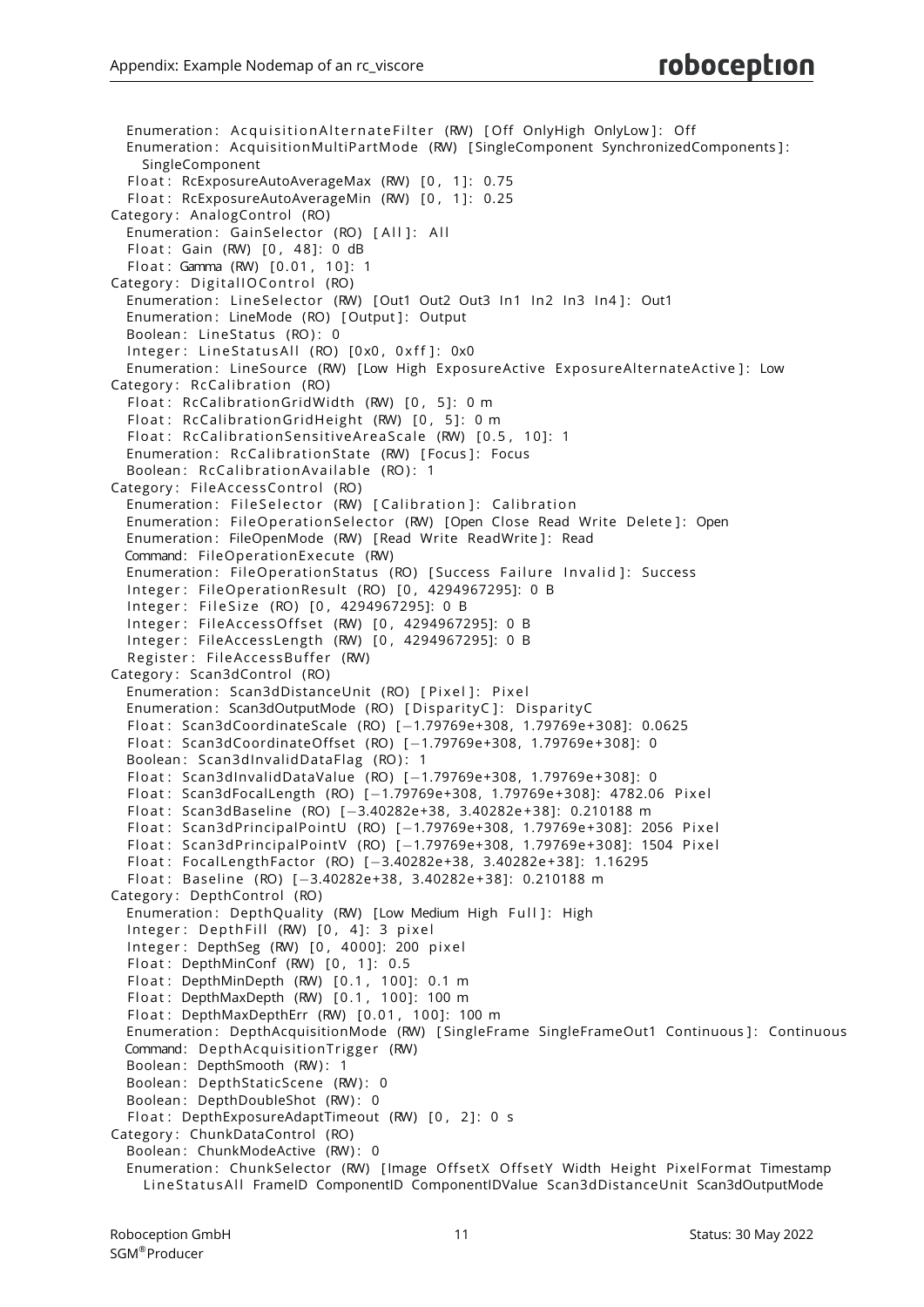Scan3dCoordinateScale Scan3dCoordinateOffset Scan3dInvalidDa taFlag Scan3dInvalidDataValue Scan3dFocalLength Scan3dBaseline Scan3dPrincipalPointU Scan3dPrincipalPointV Components PartIndex DecimationHorizontal DecimationVertical LineSource]: Image Boolean: ChunkEnable (RO): 0 Integer: ChunkFrameID (NA) Integer: ChunkTimestamp (NA) Integer: ChunkLineStatusAll (NA) Float: ChunkExposureTime (NA) Float: ChunkGain (NA) Integer: ChunkWidth (NA) Integer: ChunkHeight (NA) Integer: ChunkOffsetX (NA) Integer: ChunkOffsetY (NA) Enumeration : ChunkPixelFormat (NA) Enumeration : ChunkComponentID (NA) Integer: ChunkComponentIDValue (NA) Enumeration : ChunkComponentSelector (NA) Enumeration : ChunkScan3dDistanceUnit (NA) Enumeration : ChunkScan3dOutputMode (NA) Enumeration: ChunkScan3dCoordinateSelector (RW) [CoordinateC]: CoordinateC Float: ChunkScan3dCoordinateScale (NA) Float: ChunkScan3dCoordinateOffset (NA) Boolean : ChunkScan3dInvalidDataFlag (NA) Float: ChunkScan3dInvalidDataValue (NA) Float: ChunkScan3dFocalLength (NA) Float: ChunkScan3dBaseline (NA) Float: ChunkScan3dPrincipalPointU (NA) Float: ChunkScan3dPrincipalPointV (NA) Integer: ChunkComponents (NA) Integer: ChunkPartIndex (NA) Integer: ChunkDecimationHorizontal (NA) Integer: ChunkDecimationVertical (NA) Enumeration: ChunkLineSelector (RW) [Out1 Out2 Out3 In1 In2 In3 In41: Out1 Enumeration : ChunkLineSource (NA) Boolean : ChunkLineStatus (NA) Float: ChunkRcNoise (NA) Float: ChunkRcOut1Reduction (NA) Boolean : ChunkRcTest (NA) Float: ChunkRcBrightness (NA) Boolean : ChunkRcAutoExposureAdapting (NA) Boolean : ChunkRcReducedDepthRange (NA) Float: ChunkRcMinDepth (NA) Float: ChunkRcMaxDepth (NA) Float: ChunkRcCalibrationError (NA) Category: TestControl (RO) Enumeration: TestPayloadFormatMode (RW) [Off MultiPart]: Off Category: TransportLayerControl (RO) In tege r : TLParamsLocked (RW) [−9223372036854775808, 9223372036854775807]: 0 In tege r : PayloadSize (RO) [ 0 , 4294967295]: 173165044 B Category: PtpControl (RO) Boolean: PtpEnable (RW): 0 Command: PtpDataSetLatch (WO) Enumeration: PtpStatus (RO) [Initializing Faulty Disabled Listening PreMaster Master Passive Uncalibrated Slave ]: Disabled In tege r : PtpOffsetFromMaster (RO) [−2147483648, 2147483647]: 0 ns Category: GigEVision (RO) Integer: GevStreamChannelSelector (RW) [0, 0]: 0 In tege r : GevSCPSPacketSize (RO) [ 0 , 4294967295]: 7500 Integer: GevSCPD (RW) [0, 1000]: 0 ns Integer: GevInterfaceSelector (RW) [0, 1]: 0 Integer: GevMACAddress (RO) [0:0:0:0:0:0, ff:ff:ff:ff:ff:ff]: 0:c:8d:60:a6:f1 Boolean: GevCurrentIPConfigurationDHCP (RW): 1 Boolean: GevCurrentIPConfigurationPersistentIP (RW): 0